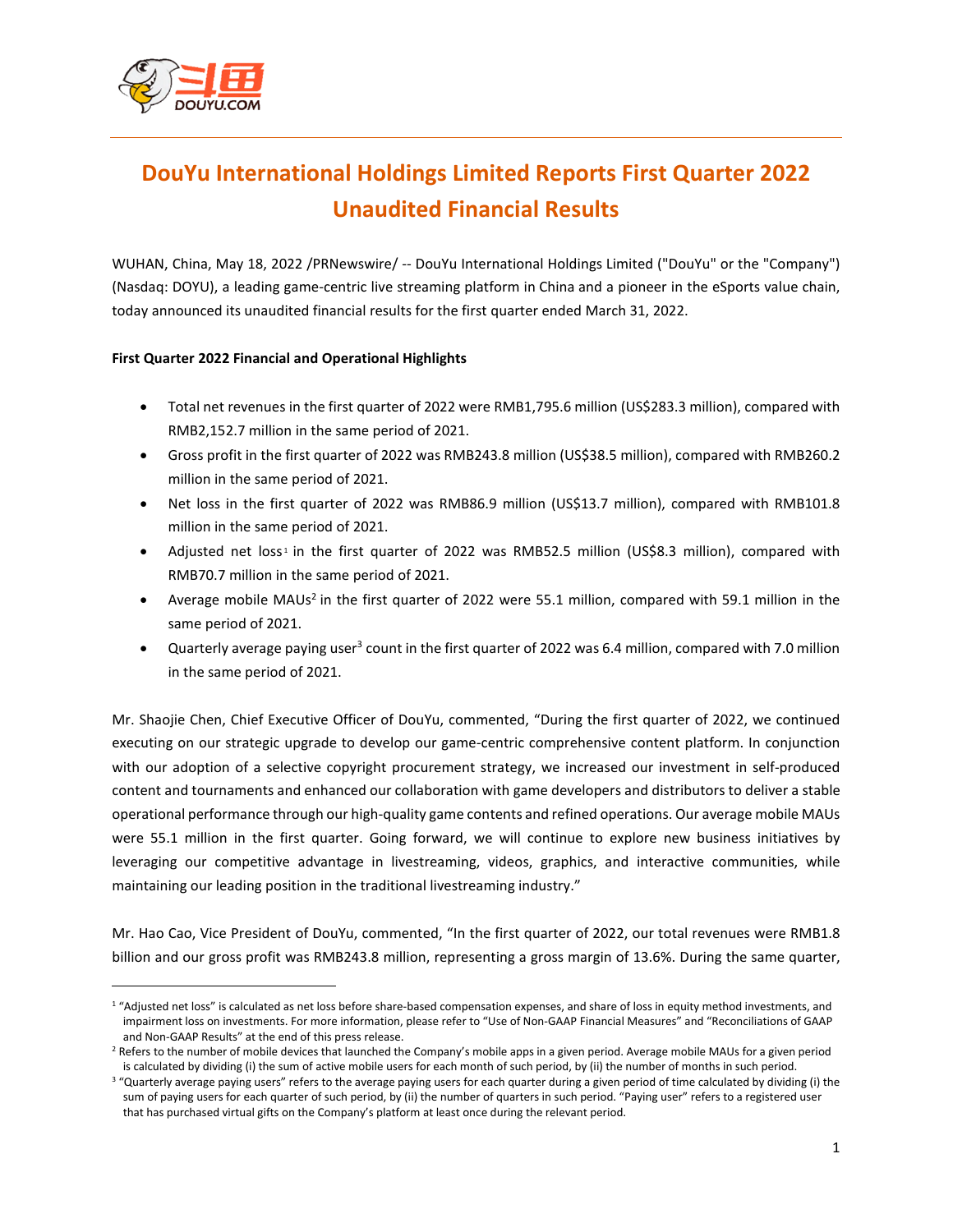

we continued to make adjustments to our livestreaming operations and optimized our cost structure while constantly offering our premium content and refining our operations. We focused on operating efficiency improvement through ROI enhancement and cost controls and achieved encouraging results. Our gross margin improved year over year and net loss decreased to 86.9 million, while adjusted net loss narrowed to RMB52.5 million. Looking ahead, we will continue to improve our operational efficiency and remain focused on exploring new growth drivers and enhancing monetization capabilities to generate sustainable growth and higher shareholder value."

#### **First Quarter 2022 Financial Results**

**Total net revenues** in the first quarter of 2022 decreased by 16.6% to RMB1,795.6 million (US\$283.3million), compared with RMB2,152.7 million in the same period of 2021.

*Livestreaming revenues* in the first quarter of 2022 decreased by 13.6% to RMB1,727.2 million (US\$272.5 million) from RMB1,998.6 million in the same period of 2021. The decrease was due to the implementation of prudent operating strategies in anticipation of a tightening regulatory environment. Such strategies primarily include the Company's adjustments to certain interactive features and the related operations in order to promote the long-term development of its platform.

*Advertising and other revenues* in the first quarter of 2022 were RMB68.4 million (US\$10.8 million), compared with RMB154.1 million in the same period of 2021. The decrease was primarily due to the continued exploration of new commercialization models by using a portion of advertising traffic that could have been directly monetized, as well as the challenging macro environment.

**Cost of revenues** in the first quarter of 2022 was RMB1,551.8million (US\$244.8 million), a decrease of 18.0% compared with RMB1,892.5 million in the same period of 2021.

*Revenue sharing fees and content costs* in the first quarter of 2022 decreased by 19.2% to RMB1,340.6 million (US\$211.5 million) from RMB1,659.6 million in the same period of 2021. The decrease was primarily due to the decreased revenue sharing fees which is in line with the Company's decreased livestreaming revenues, as well as a significant decrease in copyright costs.

*Bandwidth costs* in the first quarter of 2022 decreased by 11.8% to RMB151.9 million (US\$24.0 million) from RMB172.1 million in the same period of 2021. The decrease was mainly due to less peak bandwidth usage for fewer purchased eSport tournaments, as well as lower per unit bandwidth costs as a result of improved procurement efficiency.

**Gross profit** in the first quarter of 2022 was RMB243.8 million (US\$38.5 million), compared with RMB260.2 million in the same period of 2021. Gross margin in the first quarter of 2022 improved to 13.6% from 12.1% in the same period of 2021. The increase in gross margin was primarily due to the significant decrease in copyright costs as a percentage of total net revenues.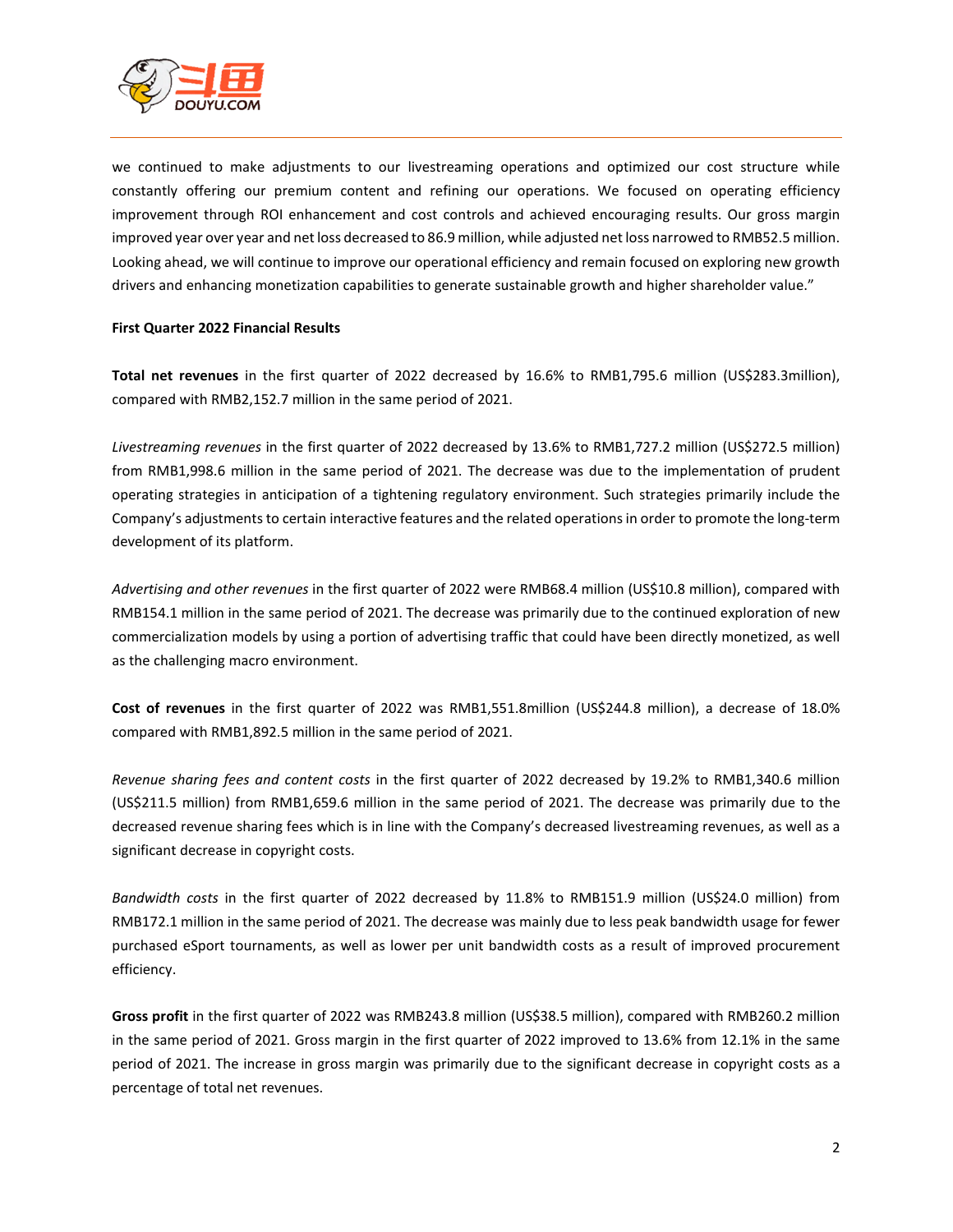

**Sales and marketing expenses** in the first quarter of 2022 decreased 11.2% to RMB186.4 million (US\$29.4 million) from RMB209.9 million in the same period of 2021. The decrease was mainly attributable to the decreased personnel-related expenses and branding expenses.

**Research and development expenses** in the first quarter of 2022 increased 4.5% to RMB116.3 million (US\$18.3million) from RMB111.3 million in the same period of 2021. The increase was primarily attributable to continued investment in technical personnel as the Company continues to invest in product upgrades to support its game-centric content strategy.

**General and administrative expenses** in the first quarter of 2022 increased 2.3% to RMB90.1 million (US\$14.2 million) from RMB88.1 million in the same period of 2021.

**Other operating income, net** in the first quarter of 2022 was RMB47.8 million (US\$7.5 million), compared with other operating income of RMB23.9 million in the same period of 2021.

**Loss from operations** in the first quarter of 2022 was RMB101.2 million (US\$16.0 million), compared with RMB125.1 million in the same period of 2021.

**Adjusted loss from operations** in the first quarter of 2022, which adds back share-based compensation expenses, was RMB68.0 million (US\$10.7 million), compared with RMB91.8 million in the same period of 2021.

**Income tax expenses** in the first quarter of 2022 and 2021 were nil due to the Company's cumulative net losses and the resulting tax loss carry forward.

**Net loss** in the first quarter of 2022 was RMB86.9 million (US\$13.7 million), compared with RMB101.8 million in the same period of 2021.

**Adjusted net loss** in the first quarter of 2022, which excludes share-based compensation expenses, share of loss in equity method investments, and impairment loss of investments, was RMB52.5 million (US\$8.3 million), compared with RMB70.7 million in the same period of 2021.

Basic and diluted net loss per ADS<sup>4</sup> in the first quarter of 2022 were RMB0.27 (US\$0.04) and RMB0.27 (US\$0.04), respectively. **Adjusted basic and diluted net loss per ADS** in the first quarter of 2022 were RMB0.16 (US\$0.03) and RMB0.16 (US\$0.03), respectively.

**Cash and cash equivalents, restricted cash and bank deposits** 

 $\overline{a}$ 

<sup>&</sup>lt;sup>4</sup> Every ten ADSs represent one ordinary share.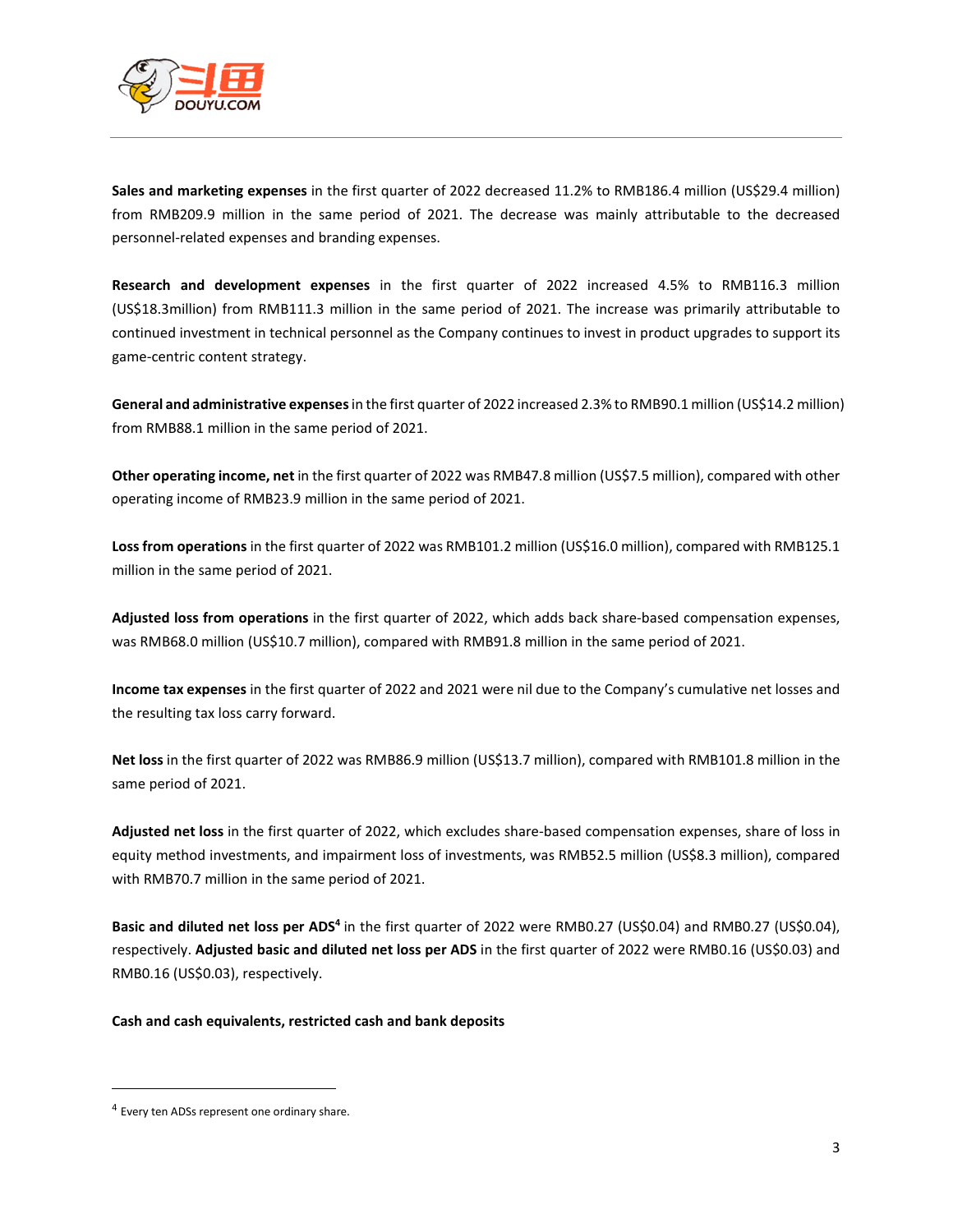

As of March 31, 2022, the Company had cash and cash equivalents, restricted cash, short-term and long-term bank deposits of RMB6,315 million (US\$996.2 million), compared with RMB6,643 million as of December 31, 2021.

#### **Share Repurchase Program**

On August 30, 2021, the Company announced that its board of directors had authorized a share repurchase program under which the Company may repurchase up to US\$100 million of its ordinary shares in the form of ADSs during a period of up to 12 months commencing on August 30, 2021. The Company expects to utilize existing funds to make repurchases under this program. As of March 31, 2022, the Company had repurchased an aggregate of US\$33.9 million (RMB215 million) worth of its ADSs under this program.

#### **Recent Developments**

#### *Regulatory Update*

On May 7, 2022, the competent authorities of the PRC issued the Opinion on Live Streaming Virtual Gifting and Enhancing the Protection of Minors (the "Opinion"). The Opinion stipulates that, for the main purpose of protecting minors, internet platforms shall, among other requirements and restrictions, (i) prohibit minors from engaging in virtual gifting, (ii) cancel all ranking functions that rank livestreamers solely by the volume of virtual gifts that they receive or rank users by the volume of virtual gifts that they send, within one month starting from the publication of the Opinion, and (iii) impose restrictions on certain interaction functions between 8:00 p.m. and 10:00 p.m. every day.

The Company is committed to fully complying with the Opinion and other applicable laws and regulations. Although the interpretation and implementation of the Opinion remain uncertain, the Company is carefully considering the provisions of the Opinion and assessing their implications for the Company's business. While the Company has been proactively monitoring the regulatory trends, and has strategically adjusted its operational strategies in response to the evolving regulatory landscape, the Company expects the Opinion, and the compliance measures to be taken, will have negative impacts on the live streaming service of the industry players, including that of the Company, which may in turn adversely affect the Company's business operations and financial condition. The Company will proactively seek guidance from and cooperate with the regulatory authorities in connection with its efforts to comply with the Opinion and the related implementation rules. There is no assurance that the compliance measures that the Company plans to take will be effective, or the implementation of the Opinion will not have a material adverse impact on the Company's business operations and financial condition in the following quarters.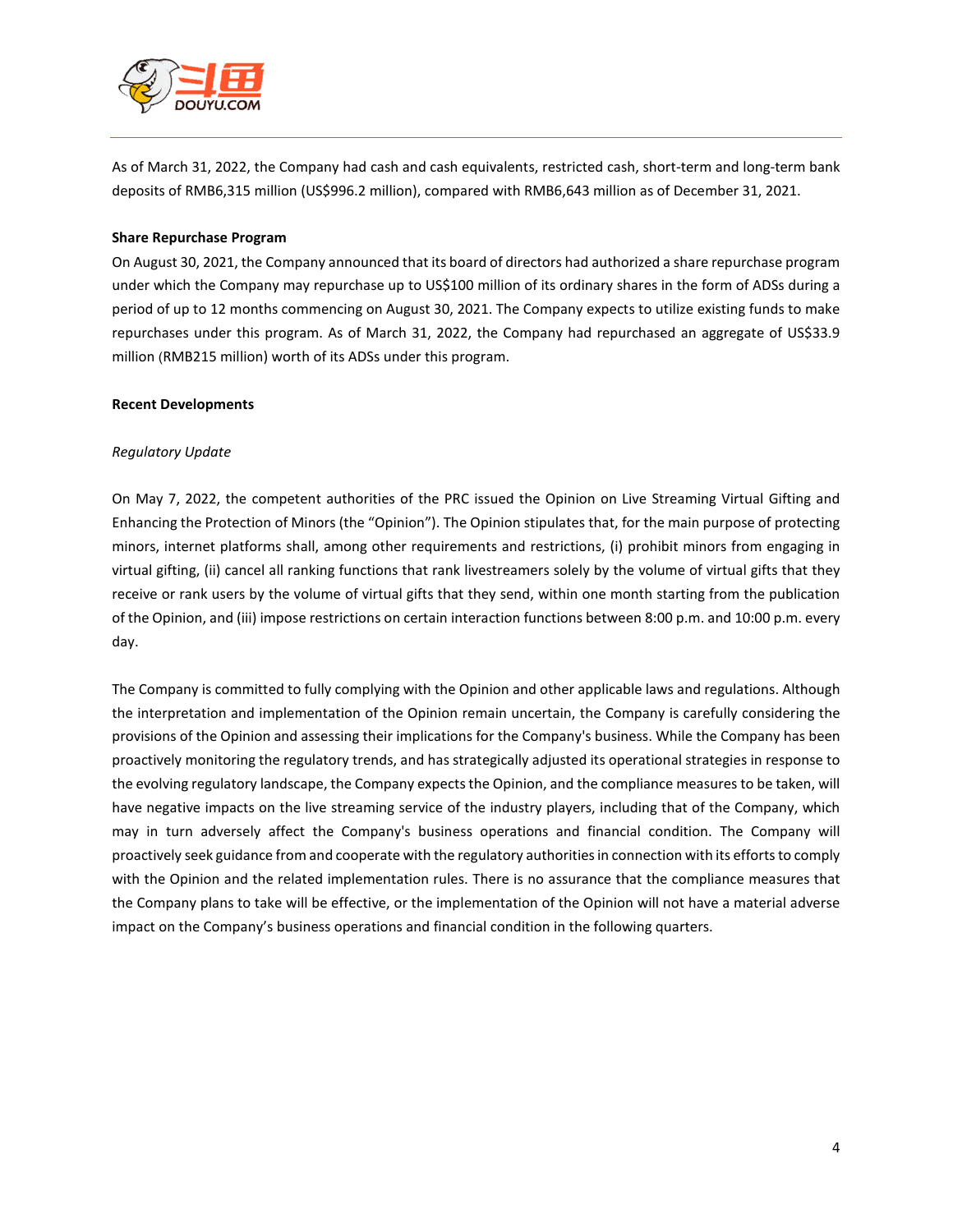

#### **Conference Call Information**

The Company will hold a conference call on May 18, 2022, at 7:00am Eastern Time (or 7:00pm Beijing Time on the same day) to discuss the financial results. Listeners may access the call by dialing the following numbers:

| International:            | 1-412-317-6061 |
|---------------------------|----------------|
| United States Toll Free:  | 1-888-317-6003 |
| Mainland China Toll Free: | 4001-206115    |
| Hong Kong Toll Free:      | 800-963976     |
| Singapore Toll Free:      | 800-120-5863   |
| Conference ID:            | 7654821        |

The replay will be accessible through May 25, 2022, by dialing the following numbers:

| International:           | 1-412-317-0088 |
|--------------------------|----------------|
| United States Toll Free: | 1-877-344-7529 |
| Conference ID:           | 2324012        |

A live and archived webcast of the conference call will also be available at the Company's investor relations website a[t http://ir.douyu.com/.](http://ir.douyu.com/)

#### **About DouYu International Holdings Limited**

Headquartered in Wuhan, China, DouYu International Holdings Limited (Nasdaq: DOYU) is a leading game-centric live streaming platform in China and a pioneer in the eSports value chain. DouYu operates its platform on both PC and mobile apps to bring users access to immersive and interactive games and entertainment livestreaming, a wide array of video and graphic contents, as well as opportunities to participate in community events and discussions. By nurturing a sustainable technology-based talent development system and relentlessly producing high-quality content, DouYu consistently delivers premium content through integration of livestreaming, video, graphics, and virtual communities with a primary focus on games, especially on eSports. This enables DouYu to continuously expand its user base and enhance its user experience. For more information, please see [http://ir.douyu.com/.](http://ir.douyu.com/) 

#### **Use of Non-GAAP Financial Measures**

Adjusted operating income (loss) is calculated as operating income (loss) adjusted for share-based compensation expenses. Adjusted net income (loss) is calculated as net income (loss) adjusted for share-based compensation expenses, share of income (loss) in equity method investments, and impairment loss on investments. Adjusted net income (loss) attributable to DouYu is calculated as net income (loss) attributable to DouYu adjusted for share-based compensation expenses, share of income (loss) in equity method investments, and impairment loss of investments. Adjusted basic and diluted net income per ordinary share is non-GAAP net income attributable to ordinary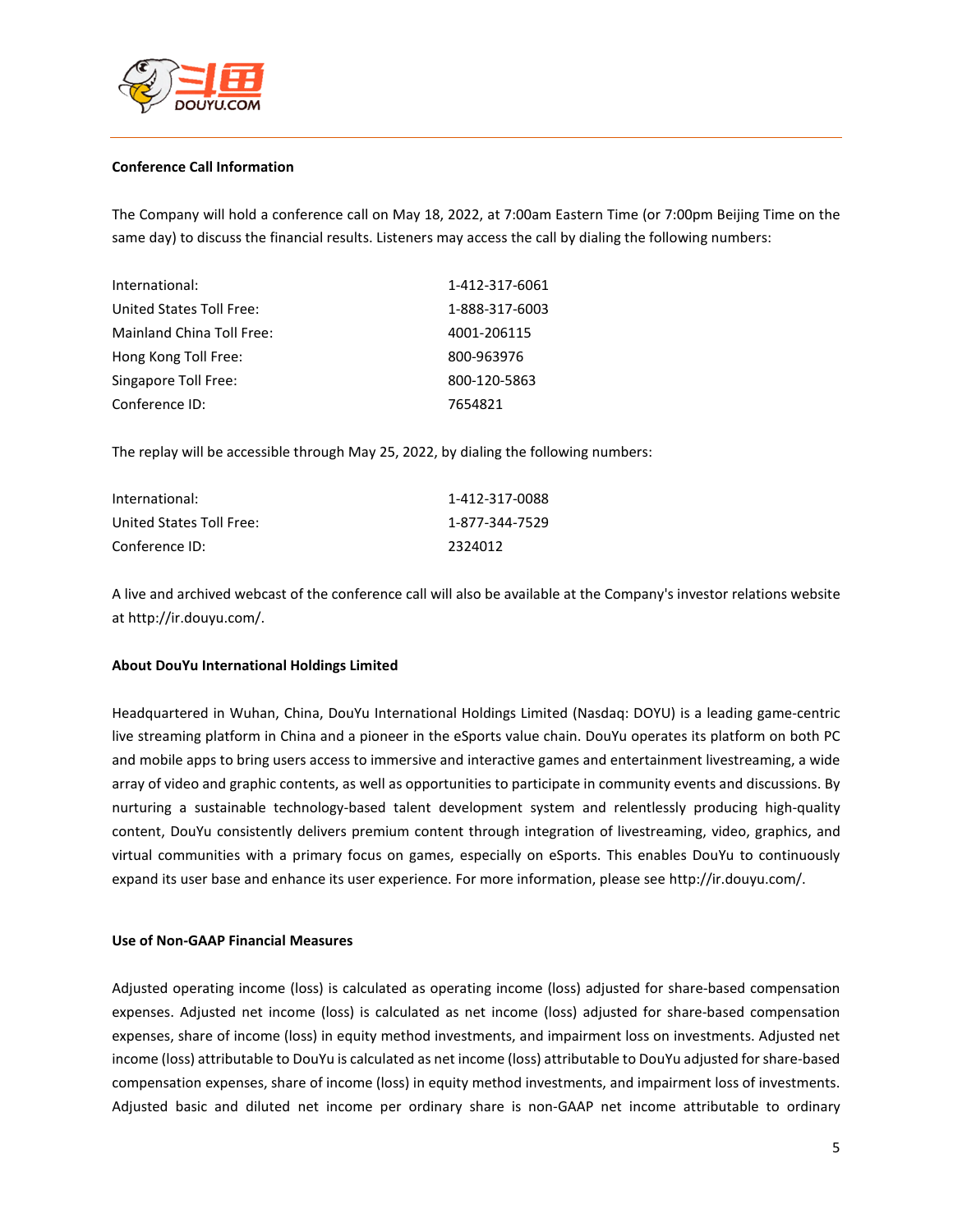

shareholders divided by weighted average number of ordinary shares used in the calculation of non-GAAP basic and diluted net income per ordinary share. The Company adjusted the impact of (i) share-based compensation expenses, (ii) share of income (loss) in equity method investments, (iii) impairment loss of investments to understand and evaluate the Company's core operating performance. The non-GAAP financial measures are presented to enhance investors' overall understanding of the Company's financial performance and should not be considered a substitute for, or superior to, the financial information prepared and presented in accordance with U.S. GAAP. Investors are encouraged to review the reconciliation of the historical non-GAAP financial measures to its most directly comparable GAAP financial measures. As non-GAAP financial measures have material limitations as analytical metrics and may not be calculated in the same manner by all companies, they may not be comparable to other similarly titled measures used by other companies. In light of the foregoing limitations, you should not consider non-GAAP financial measures as a substitute for, or superior to, such metrics in accordance with U.S. GAAP.

For more information on these non-GAAP financial measures, please see the table captioned "Reconciliations of Non-GAAP Results" near the end of this release.

#### **Exchange Rate Information**

This announcement contains translations of certain RMB amounts into U.S. dollars at a specified rate solely for the convenience of the reader. Unless otherwise noted, all translations from RMB to U.S. dollars are made at a rate of RMB6.3393 to US\$1.00, the noon buying rate in effect on March 31, 2022, in the H.10 statistical release of the Federal Reserve Board. The Company makes no representation that the RMB amounts could have been, or could be, converted, realized or settled in U.S. dollars at that rate on March 31, 2022, or at any other rate.

#### **Safe Harbor Statement**

This press release contains forward-looking statements. These statements are made under the "safe harbor" provisions of the U.S. Private Securities Litigation Reform Act of 1995. Statements that are not historical facts, including statements about the Company's beliefs and expectations, are forward-looking statements. Forwardlooking statements involve inherent risks and uncertainties, and a number of factors could cause actual results to differ materially from those contained in any forward-looking statement, including but not limited to the following: the Company's results of operations and financial condition; the Company's business strategies; general market conditions, in particular the game live streaming market; the ability of the Company to retain and grow active and paying users; changes in general economic and business conditions in China; the impact of the COVID-19 to the Company's business operations and the economy in China and globally; any adverse changes in laws, regulations, rules, policies or guidelines applicable to the Company; and assumptions underlying or related to any of the foregoing. In some cases, forward-looking statements can be identified by words or phrases such as "may," "will," "expect," "anticipate," "target," "aim," "estimate," "intend," "plan," "believe," "potential," "continue," "is/are likely to" or other similar expressions. Further information regarding these and other risks, uncertainties or factors is included in the Company's filings with the Securities Exchange Commission. All information provided in this press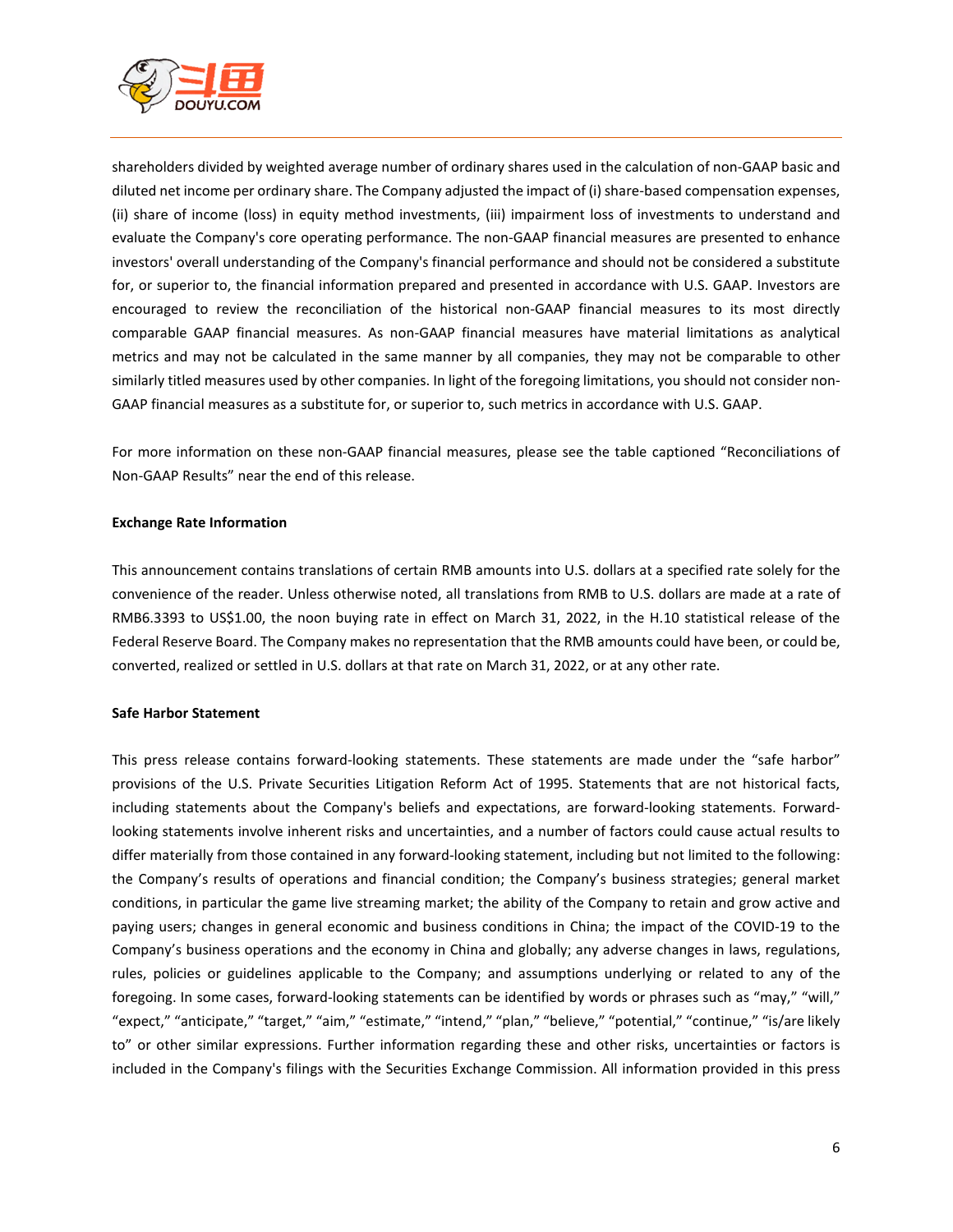

release is as of the date of this press release, and the Company does not undertake any duty to update such information, except as required under applicable law.

#### **Investor Relations Contact**

Lingling Kong DouYu International Holdings Limited Email: ir@douyu.tv Phone: +1 (646) 224-6934

Robin Yang ICR, LLC. Email: DouYu.IR@icrinc.com Phone: +1 (646) 224-6934

### **Media Relations Contact**

Lingling Kong DouYu International Holdings Limited Email: pr\_douyu@douyu.tv Phone: +1 (646) 308-1475

Edmond Lococo ICR, LLC. Email: DouYu.PR@icrinc.com Phone: +1 (646) 308-1475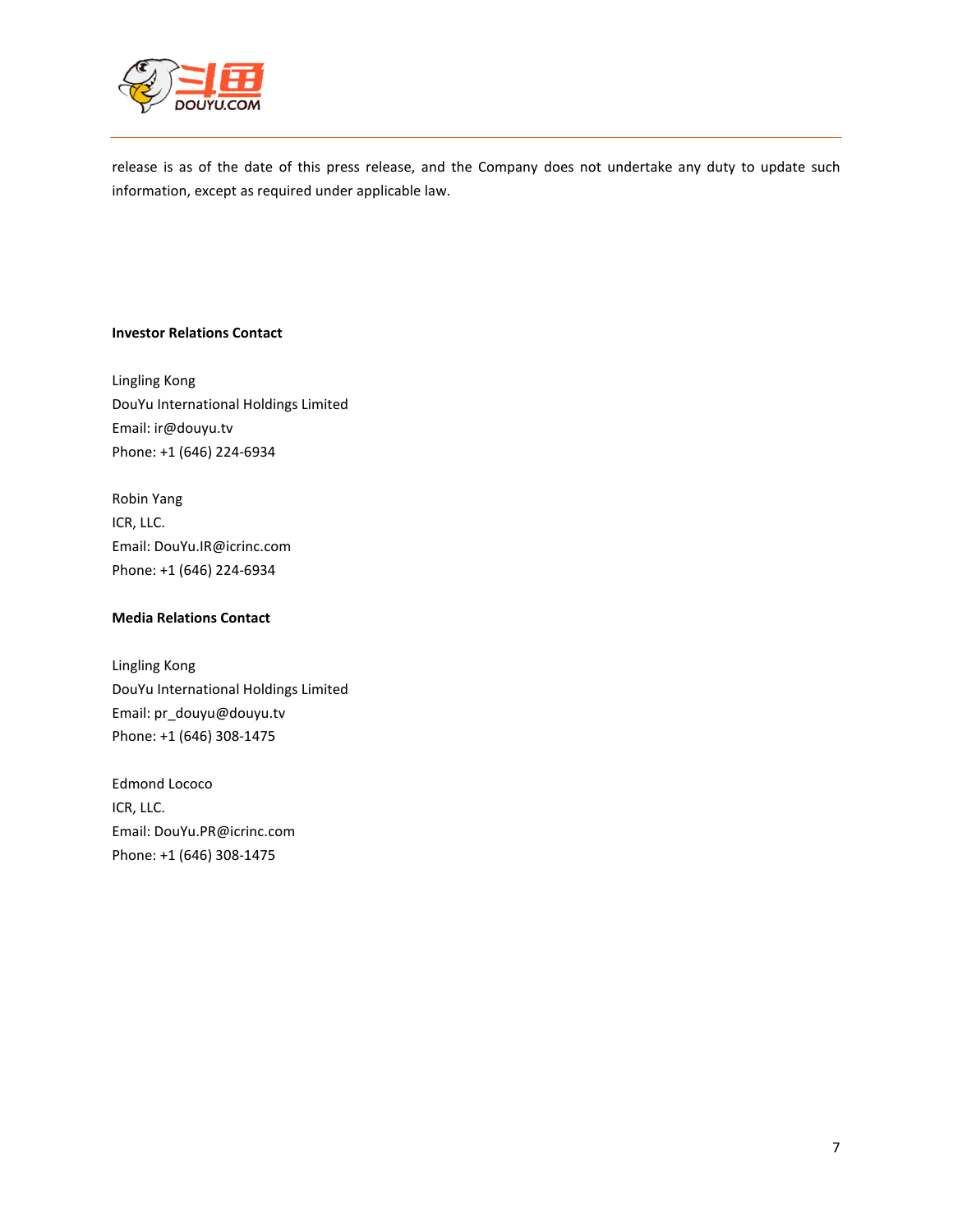

## **UNAUDITED CONDENSED CONSOLIDATED BALANCE SHEETS (All amounts in thousands, except share, ADS, per share and per ADS data)**

| 2022<br>2021<br>2022<br>$USS$ <sup>(1)</sup><br><b>ASSETS</b><br><b>RMB</b><br><b>RMB</b><br><b>Current assets:</b><br>559,748<br>Cash and cash equivalents<br>4,456,406<br>3,548,413<br>Restricted cash<br>10,703<br>6,057<br>955<br>Short-term bank deposits<br>2,076,355<br>2,660,532<br>419,689<br>Accounts receivable, net<br>191,389<br>153,378<br>24,195<br>Prepayments<br>80,717<br>60,091<br>9,479<br>37,159<br>35,116<br>5,539<br>Amounts due from related parties<br>376,367<br>380,464<br>60,017<br>Other current assets<br>1,079,622<br>7,229,096<br>6,844,051<br><b>Total current assets</b><br>25,111<br>22,047<br>Property and equipment, net<br>3,478<br>Intangible assets, net<br>161,540<br>155,326<br>24,502<br>Long-term bank deposits<br>100,000<br>100,000<br>15,775<br>Investments<br>491,425<br>530,245<br>83,644<br>Goodwill<br>12,637<br>12,582<br>1,985<br>72,309<br>64,288<br>10,141<br>Right-of-use assets, net<br>64,785<br>48,731<br>7,687<br>Other non-current assets<br>927,807<br>933,219<br>147,212<br><b>Total non-current assets</b><br>8,156,903<br>7,777,270<br>1,226,834<br><b>TOTAL ASSETS</b><br><b>LIABILITIES AND SHAREHOLDERS' EQUITY</b> |
|-----------------------------------------------------------------------------------------------------------------------------------------------------------------------------------------------------------------------------------------------------------------------------------------------------------------------------------------------------------------------------------------------------------------------------------------------------------------------------------------------------------------------------------------------------------------------------------------------------------------------------------------------------------------------------------------------------------------------------------------------------------------------------------------------------------------------------------------------------------------------------------------------------------------------------------------------------------------------------------------------------------------------------------------------------------------------------------------------------------------------------------------------------------------------------------------|
|                                                                                                                                                                                                                                                                                                                                                                                                                                                                                                                                                                                                                                                                                                                                                                                                                                                                                                                                                                                                                                                                                                                                                                                         |
|                                                                                                                                                                                                                                                                                                                                                                                                                                                                                                                                                                                                                                                                                                                                                                                                                                                                                                                                                                                                                                                                                                                                                                                         |
|                                                                                                                                                                                                                                                                                                                                                                                                                                                                                                                                                                                                                                                                                                                                                                                                                                                                                                                                                                                                                                                                                                                                                                                         |
|                                                                                                                                                                                                                                                                                                                                                                                                                                                                                                                                                                                                                                                                                                                                                                                                                                                                                                                                                                                                                                                                                                                                                                                         |
|                                                                                                                                                                                                                                                                                                                                                                                                                                                                                                                                                                                                                                                                                                                                                                                                                                                                                                                                                                                                                                                                                                                                                                                         |
|                                                                                                                                                                                                                                                                                                                                                                                                                                                                                                                                                                                                                                                                                                                                                                                                                                                                                                                                                                                                                                                                                                                                                                                         |
|                                                                                                                                                                                                                                                                                                                                                                                                                                                                                                                                                                                                                                                                                                                                                                                                                                                                                                                                                                                                                                                                                                                                                                                         |
|                                                                                                                                                                                                                                                                                                                                                                                                                                                                                                                                                                                                                                                                                                                                                                                                                                                                                                                                                                                                                                                                                                                                                                                         |
|                                                                                                                                                                                                                                                                                                                                                                                                                                                                                                                                                                                                                                                                                                                                                                                                                                                                                                                                                                                                                                                                                                                                                                                         |
|                                                                                                                                                                                                                                                                                                                                                                                                                                                                                                                                                                                                                                                                                                                                                                                                                                                                                                                                                                                                                                                                                                                                                                                         |
|                                                                                                                                                                                                                                                                                                                                                                                                                                                                                                                                                                                                                                                                                                                                                                                                                                                                                                                                                                                                                                                                                                                                                                                         |
|                                                                                                                                                                                                                                                                                                                                                                                                                                                                                                                                                                                                                                                                                                                                                                                                                                                                                                                                                                                                                                                                                                                                                                                         |
|                                                                                                                                                                                                                                                                                                                                                                                                                                                                                                                                                                                                                                                                                                                                                                                                                                                                                                                                                                                                                                                                                                                                                                                         |
|                                                                                                                                                                                                                                                                                                                                                                                                                                                                                                                                                                                                                                                                                                                                                                                                                                                                                                                                                                                                                                                                                                                                                                                         |
|                                                                                                                                                                                                                                                                                                                                                                                                                                                                                                                                                                                                                                                                                                                                                                                                                                                                                                                                                                                                                                                                                                                                                                                         |
|                                                                                                                                                                                                                                                                                                                                                                                                                                                                                                                                                                                                                                                                                                                                                                                                                                                                                                                                                                                                                                                                                                                                                                                         |
|                                                                                                                                                                                                                                                                                                                                                                                                                                                                                                                                                                                                                                                                                                                                                                                                                                                                                                                                                                                                                                                                                                                                                                                         |
|                                                                                                                                                                                                                                                                                                                                                                                                                                                                                                                                                                                                                                                                                                                                                                                                                                                                                                                                                                                                                                                                                                                                                                                         |
|                                                                                                                                                                                                                                                                                                                                                                                                                                                                                                                                                                                                                                                                                                                                                                                                                                                                                                                                                                                                                                                                                                                                                                                         |
|                                                                                                                                                                                                                                                                                                                                                                                                                                                                                                                                                                                                                                                                                                                                                                                                                                                                                                                                                                                                                                                                                                                                                                                         |
| <b>LIABILITIES</b>                                                                                                                                                                                                                                                                                                                                                                                                                                                                                                                                                                                                                                                                                                                                                                                                                                                                                                                                                                                                                                                                                                                                                                      |
| <b>Current liabilities:</b>                                                                                                                                                                                                                                                                                                                                                                                                                                                                                                                                                                                                                                                                                                                                                                                                                                                                                                                                                                                                                                                                                                                                                             |
| 824,128<br>766,821<br>120,963<br>Accounts payable                                                                                                                                                                                                                                                                                                                                                                                                                                                                                                                                                                                                                                                                                                                                                                                                                                                                                                                                                                                                                                                                                                                                       |
| Advances from customers<br>7,476<br>8,388<br>1,323                                                                                                                                                                                                                                                                                                                                                                                                                                                                                                                                                                                                                                                                                                                                                                                                                                                                                                                                                                                                                                                                                                                                      |
| Deferred revenue<br>235,134<br>36,504<br>231,410                                                                                                                                                                                                                                                                                                                                                                                                                                                                                                                                                                                                                                                                                                                                                                                                                                                                                                                                                                                                                                                                                                                                        |
| Accrued expenses and other current liabilities<br>458,328<br>343,058<br>54,116                                                                                                                                                                                                                                                                                                                                                                                                                                                                                                                                                                                                                                                                                                                                                                                                                                                                                                                                                                                                                                                                                                          |
| Amounts due to related parties<br>293,508<br>303,522<br>47,879                                                                                                                                                                                                                                                                                                                                                                                                                                                                                                                                                                                                                                                                                                                                                                                                                                                                                                                                                                                                                                                                                                                          |
| 30,417<br>31,523<br>4,973                                                                                                                                                                                                                                                                                                                                                                                                                                                                                                                                                                                                                                                                                                                                                                                                                                                                                                                                                                                                                                                                                                                                                               |
| Lease liabilities due within one year<br><b>Total current liabilities</b><br>1,848,991<br>1,684,722<br>265,758                                                                                                                                                                                                                                                                                                                                                                                                                                                                                                                                                                                                                                                                                                                                                                                                                                                                                                                                                                                                                                                                          |
|                                                                                                                                                                                                                                                                                                                                                                                                                                                                                                                                                                                                                                                                                                                                                                                                                                                                                                                                                                                                                                                                                                                                                                                         |
| 31,278<br>25,368<br>Lease liabilities<br>4,002                                                                                                                                                                                                                                                                                                                                                                                                                                                                                                                                                                                                                                                                                                                                                                                                                                                                                                                                                                                                                                                                                                                                          |
| 18,045<br>14,973<br>2,362<br>Deferred revenue                                                                                                                                                                                                                                                                                                                                                                                                                                                                                                                                                                                                                                                                                                                                                                                                                                                                                                                                                                                                                                                                                                                                           |
| 49,323<br>40,341<br>6,364<br><b>Total non-current liabilities</b>                                                                                                                                                                                                                                                                                                                                                                                                                                                                                                                                                                                                                                                                                                                                                                                                                                                                                                                                                                                                                                                                                                                       |
| 1,898,314<br>1,725,063<br>272,122<br><b>TOTAL LIABILITIES</b>                                                                                                                                                                                                                                                                                                                                                                                                                                                                                                                                                                                                                                                                                                                                                                                                                                                                                                                                                                                                                                                                                                                           |

(1) Translations of RMB amounts into U.S. dollars at a specified rate are solely for the convenience of the reader. Unless otherwise noted, all translations from RMB to U.S. dollars are made at a rate of RMB6.3393 to US\$1.00, the noon buying rate in effect on March 31, 2022, in the H.10 statistical release of the Federal Reserve Board.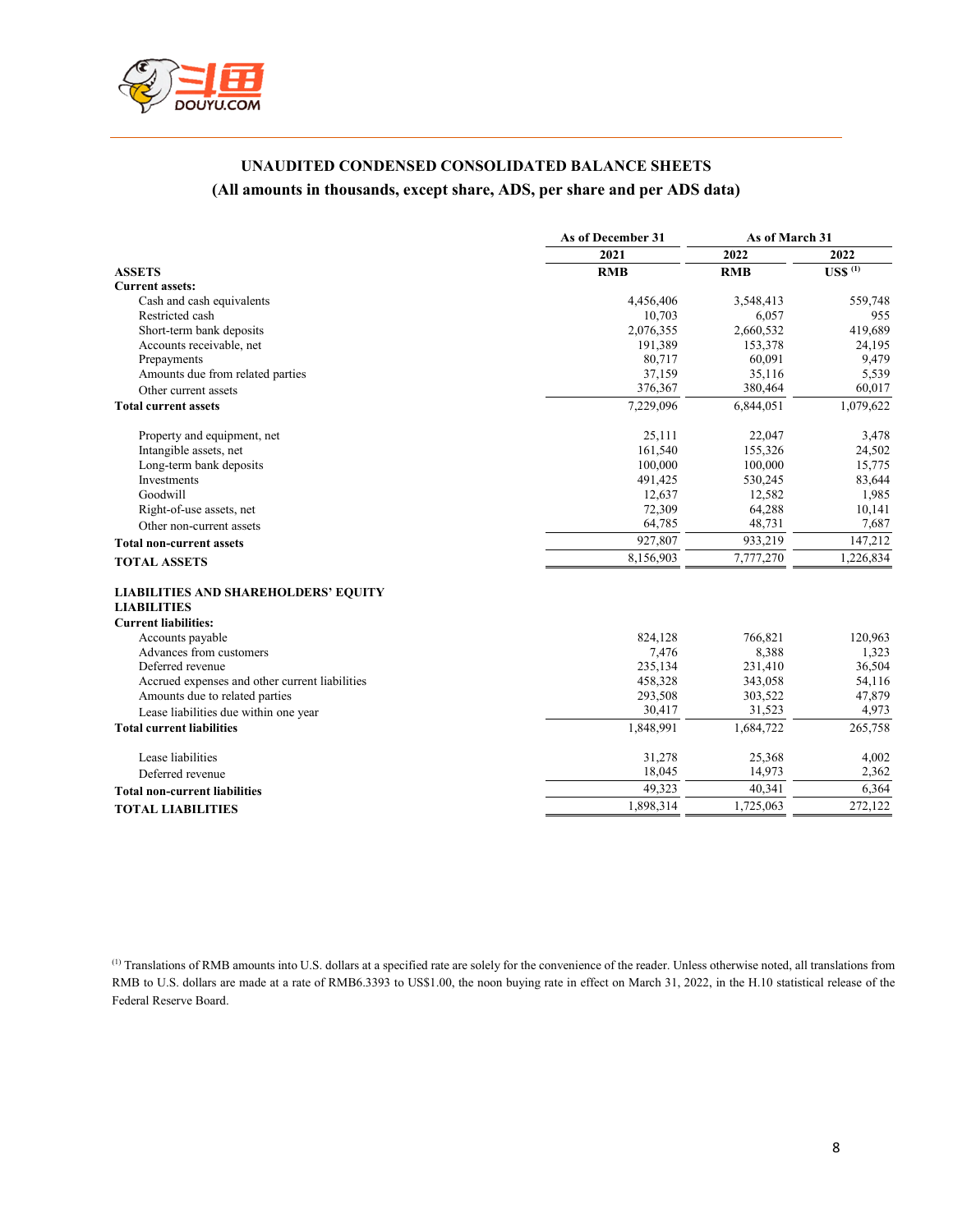

## **UNAUDITED CONDENSED CONSOLIDATED BALANCE SHEETS (CONTINUED) (All amounts in thousands, except share, ADS, per share and per ADS data)**

|                                                   | As of December 31 | As of March 31 |                               |
|---------------------------------------------------|-------------------|----------------|-------------------------------|
|                                                   | 2021              | 2022           | 2022                          |
|                                                   | <b>RMB</b>        | <b>RMB</b>     | $\mathrm{USS}$ <sup>(1)</sup> |
| <b>SHAREHOLDERS' EQUITY</b>                       |                   |                |                               |
| Ordinary shares                                   | 23                | 23             | 4                             |
| Treasury shares                                   | (802, 250)        | (911, 217)     | (143, 741)                    |
| Additional paid-in capital                        | 10.618.538        | 10,646,289     | 1,679,411                     |
| Accumulated deficit                               | (3,445,102)       | (3,531,957)    | (557, 153)                    |
| Accumulated other comprehensive loss              | (112,621)         | (156,391)      | (24, 670)                     |
| <b>Total DouYu Shareholders' Equity</b>           | 6,258,588         | 6,046,747      | 953,851                       |
| Noncontrolling interests                          |                   | 5,460          | 861                           |
| <b>Total Shareholders' Equity</b>                 | 6,258,589         | 6,052,207      | 954,712                       |
| <b>TOTAL LIABILITIES AND SHAREHOLDERS' EQUITY</b> | 8,156,903         | 7,777,270      | 1,226,834                     |

(1) Translations of certain RMB amounts into U.S. dollars at a specified rate are solely for the convenience of the reader. Unless otherwise noted, all translations from RMB to U.S. dollars are made at a rate of RMB6.3393 to US\$1.00, the noon buying rate in effect on March 31, 2022, in the H.10 statistical release of the Federal Reserve Board.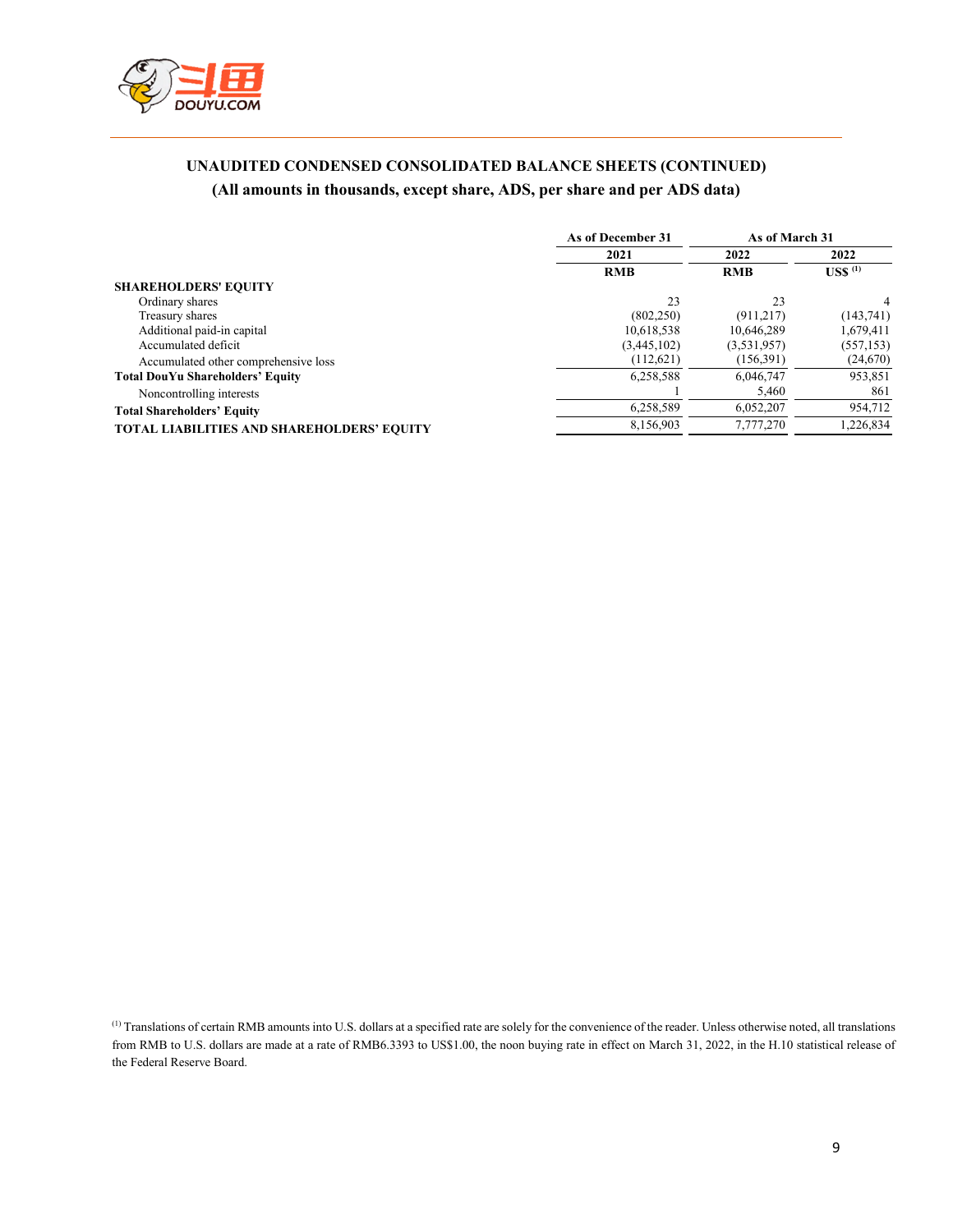

## **UNAUDITED CONDENSED CONSOLIDATED STATEMENTS OF INCOME (LOSS) (All amounts in thousands, except share, ADS, per share and per ADS data)**

|                                                                                            | <b>Three Months Ended</b> |                      |                   |                                  |
|--------------------------------------------------------------------------------------------|---------------------------|----------------------|-------------------|----------------------------------|
|                                                                                            | March 31,<br>2021         | December 31,<br>2021 | March 31,<br>2022 | March 31,<br>2022<br>$USS^{(1)}$ |
|                                                                                            |                           |                      |                   |                                  |
|                                                                                            | <b>RMB</b>                | <b>RMB</b>           | <b>RMB</b>        |                                  |
| Net revenues                                                                               | 2,152,687                 | 2,327,917            | 1,795,646         | 283,256                          |
| <b>Cost of revenues</b>                                                                    | (1,892,499)               | (2,083,223)          | (1,551,872)       | (244, 802)                       |
| <b>Gross profit</b>                                                                        | 260,188                   | 244,694              | 243,774           | 38,454                           |
| Operating income (expense) <sup>(2)</sup>                                                  |                           |                      |                   |                                  |
| Sales and marketing expenses                                                               | (209, 877)                | (229, 214)           | (186,358)         | (29, 397)                        |
| General and administrative expenses                                                        | (88,074)                  | (98, 756)            | (90,100)          | (14,213)                         |
| Research and development expenses                                                          | (111, 264)                | (132, 574)           | (116,308)         | (18, 347)                        |
| Other operating income, net                                                                | 23,924                    | 13,909               | 47,801            | 7,540                            |
| <b>Total operating expenses</b>                                                            | (385, 291)                | (446, 635)           | (344,965)         | (54, 417)                        |
| <b>Loss from operations</b>                                                                | (125, 103)                | (201, 941)           | (101, 191)        | (15,963)                         |
| Other income (expenses), net                                                               | 127                       | (1,237)              | (1,149)           | (181)                            |
| Interest income, net                                                                       | 20,930                    | 17,889               | 16,632            | 2,624                            |
| Loss before income taxes and share of income (loss)<br>in equity method investments        | (104, 046)                | (185, 289)           | (85,708)          | (13,520)                         |
| Income tax expenses                                                                        |                           |                      |                   |                                  |
| Share of income (loss) in equity method investments                                        | 2,213                     | (7, 937)             | (1,146)           | (181)                            |
| <b>Net loss</b>                                                                            | (101, 833)                | (193, 226)           | (86, 854)         | (13,701)                         |
| Less: Net (loss) income attributable to noncontrolling                                     |                           |                      |                   |                                  |
| interest                                                                                   | (39, 814)                 | 56,499               |                   |                                  |
| Net loss attributable to ordinary shareholders of the                                      |                           |                      |                   |                                  |
| Company                                                                                    | (62, 019)                 | (249, 725)           | (86, 854)         | (13,701)                         |
| Net loss per ordinary share                                                                |                           |                      |                   |                                  |
| Basic                                                                                      | (1.92)                    | (7.65)               | (2.71)            | (0.43)                           |
| Diluted                                                                                    | (1.92)                    | (7.65)               | (2.71)            | (0.43)                           |
| Net loss per ADS <sup>(3)</sup>                                                            |                           |                      |                   |                                  |
| Basic                                                                                      | (0.19)                    | (0.77)               | (0.27)            | (0.04)                           |
| Diluted                                                                                    | (0.19)                    | (0.77)               | (0.27)            | (0.04)                           |
| Weighted average number of ordinary shares used in calculating net loss per ordinary share |                           |                      |                   |                                  |
| Basic                                                                                      | 32,349,764                | 32,636,774           | 32,065,147        | 32,065,147                       |
| Diluted                                                                                    | 32,349,764                | 32,636,774           | 32,065,147        | 32,065,147                       |
| Weighted average number of ADS used in calculating net loss per ADS <sup>(3)</sup>         |                           |                      |                   |                                  |
| Basic                                                                                      | 323,497,638               | 326, 367, 743        | 320,651,471       | 320,651,471                      |
| Diluted                                                                                    | 323,497,638               | 326, 367, 743        | 320,651,471       | 320,651,471                      |

(1) Translations of certain RMB amounts into U.S. dollars at a specified rate are solely for the convenience of the reader. Unless otherwise noted, all translations from RMB to U.S. dollars are made at a rate of RMB6.3393 to US\$1.00, the noon buying rate in effect on March 31, 2022, in the H.10 statistical release of the Federal Reserve Board.

(2) Share-based compensation expenses were allocated in cost of revenues and operating expenses as follows: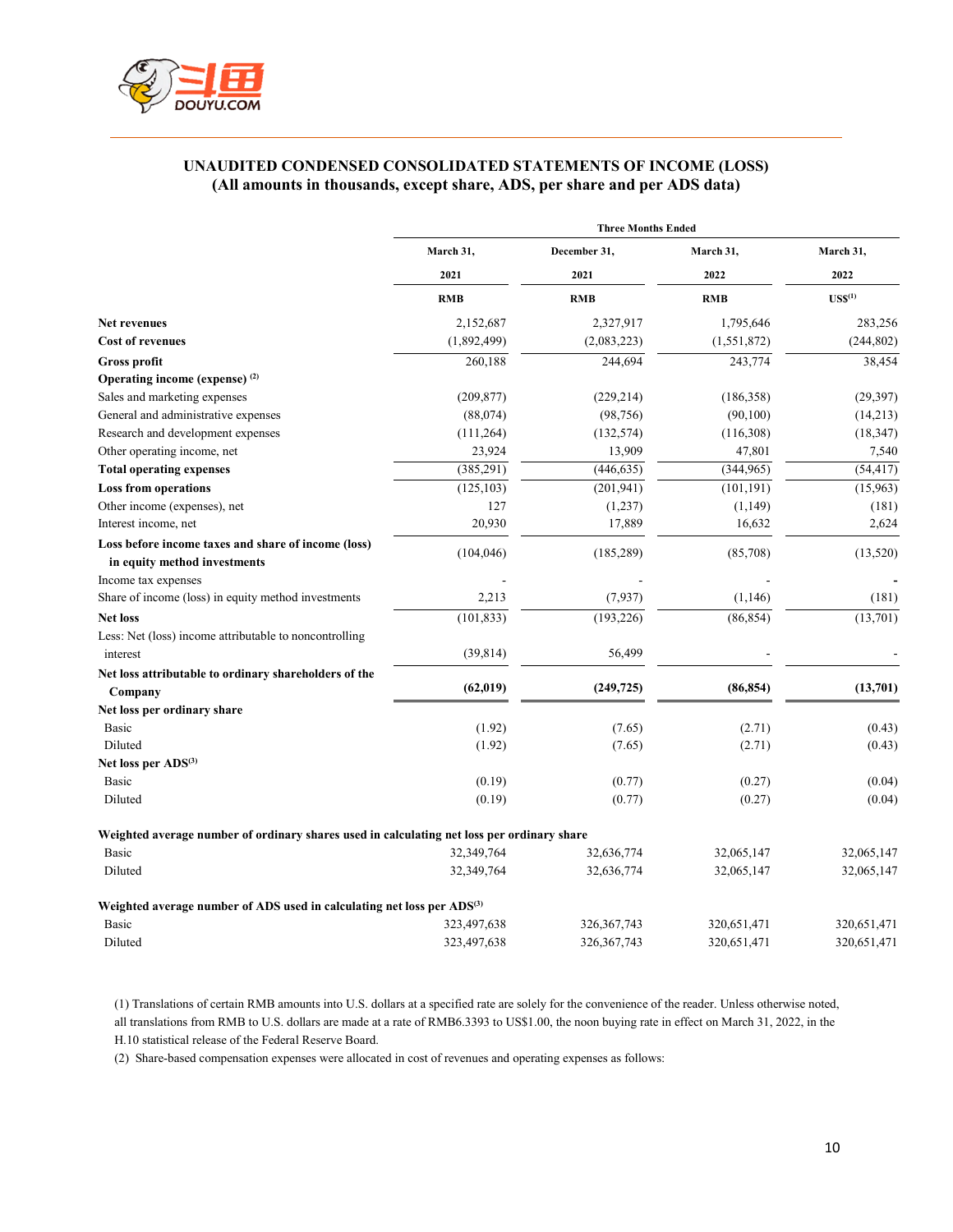

|                                     |                   | <b>Three Months Ended</b> |                   |                                                             |  |
|-------------------------------------|-------------------|---------------------------|-------------------|-------------------------------------------------------------|--|
|                                     | March 31,<br>2021 | December 31,<br>2021      | March 31,<br>2022 | March 31,<br>2022<br>$\mathbf{U}\mathbf{S}\mathbf{S}^{(1)}$ |  |
|                                     |                   |                           |                   |                                                             |  |
|                                     | <b>RMB</b>        | <b>RMB</b>                | <b>RMB</b>        |                                                             |  |
| Research and development expenses   | 5,468             | 5,444                     | 5,435             | 857                                                         |  |
| Sales and marketing expenses        | 1.217             | 1.214                     | 1,212             | 191                                                         |  |
| General and administrative expenses | 26,632            | 26,604                    | 26,563            | 4.190                                                       |  |

(3) Every ten ADSs represent one ordinary share.